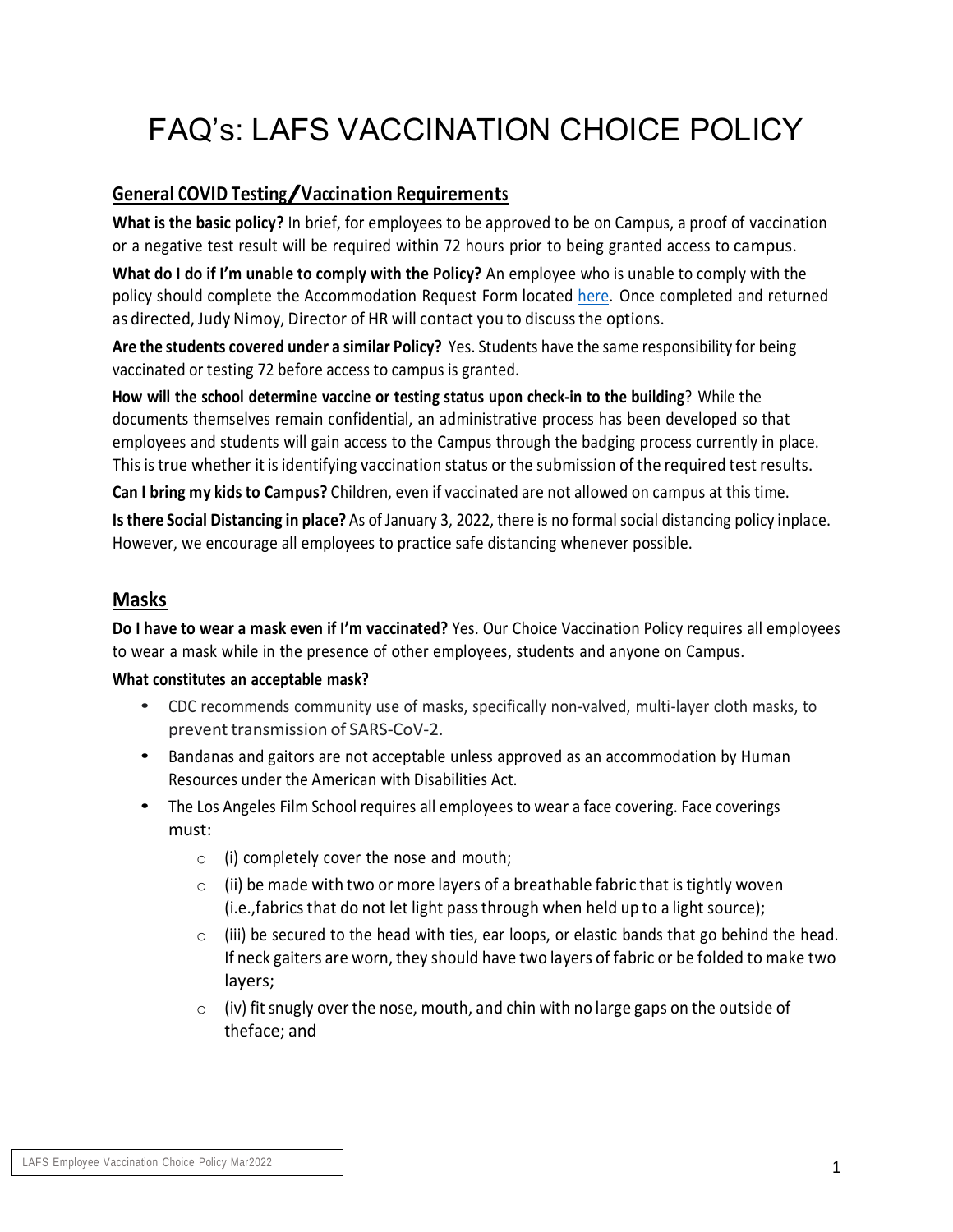- $\circ$  (v) be a solid piece of material without slits, exhalation valves, visible holes, punctures, or other openings.
- $\circ$  Acceptable face coverings include clear face coverings or cloth face coverings with a clear plastic panel that, despite the non-cloth material allowing light to pass through, otherwise meet these criteria and which may be used to facilitate communication withpeople who are deaf or hard-of-hearing or others who need to see a speaker's mouth orfacial expressions to understand speech or sign language respectively.

The following are exceptions to LAFS's requirements for face coverings:

- When an employee is alone in <sup>a</sup> room with floor to ceiling walls and <sup>a</sup> closed door.
- For a limited time, while an employee is eating or drinking at the workplace or for identificationpurposes in compliance with safety and security requirements.
- When an employee is wearing <sup>a</sup> respirator.
- Where LAFS has determined that the use of face coverings is infeasible or creates a greater hazard (e.g., when it is important to see the employee's mouth for reasons related to their jobduties, when the work requiresthe use of the employee's uncovered mouth, or when the use ofa face covering presents a risk of serious injury or death to the employee).

**Will LAFS provide me an acceptable mask if needed?** Yes. Acceptable masks are available at all of the Security stations in all 3 buildings.

**What do I do if I see someone on campus who is not wearing a mask?** If you feel comfortable, you can certainly offer a reminder, as s/he may have forgotten. Another option is to notify your manager who will remind the employee of the policy and be sure the mask is worn.

**What happens if someone refuses to wear a mask?** That employee will be directed to leave campusand to contact Judy Nimoy in Human resources at [jnimoy@lafilm.edu](mailto:jnimoy@lafilm.edu)

**If I sit in an office do I have to wear a mask?** If you are alone in your office, you do not need to wear a mask.

## **Vaccination**

**What is the definition of Fully Vaccinated?** You are fully vaccinated 2 weeks after your 2 nd dose of thePfizer or Moderna vaccination or 2 weeks after the Johnson & Johnson vaccination.

**I have had one dose of a 2 dose vaccine, do I need to test?** Yes. When you are fully vaccinated and your vaccination record has been received, you will no longer need to be tested weekly.

**Will LAFS continue to have On-site vaccinations periodically?** Yes. We will keep you posted as those dates are secured.

**Do I need to do anything if I'm fully vaccinated?** If you uploaded your document to the confidential portal supporting your vaccination status, there is nothing more to do.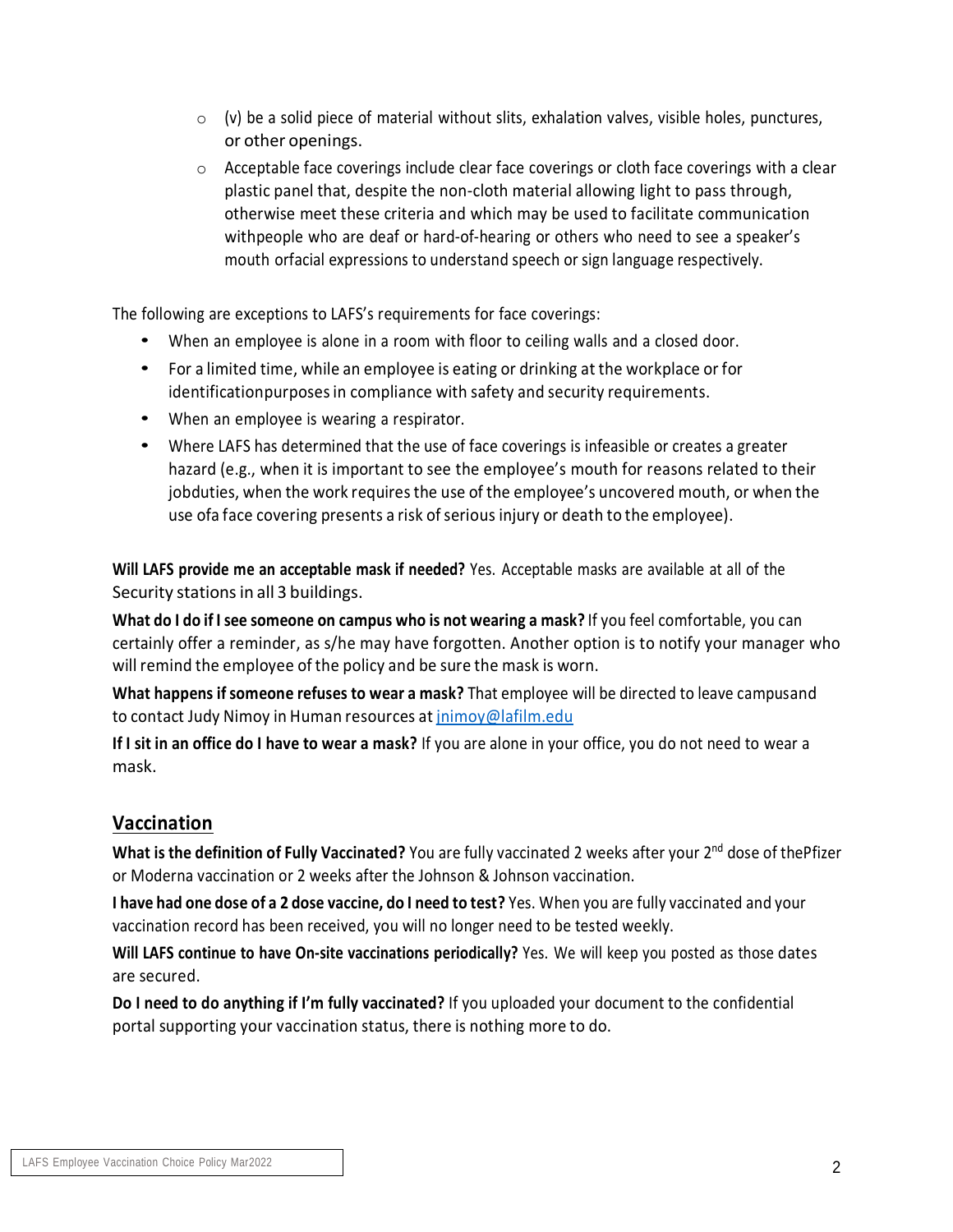**How do I upload my vaccination card to the confidential portal?** As an LAFS employee with an LAFILM email address you can go to LAFS Connect and click on the "COVID-19 Upload Vaccination Information" box. **Will employees need to receive their booster shots when they qualify to be considered fully vaccinated?** We encourage all employees to get vaccinated and to continue to receive all available methodologiesto increase and or maintain their immunity. We are currently not requiring booster shotsto be uploaded into the Vaccination Document Portal.

Can I upload my vaccination record once I'm fully vaccinated so I don't need to undergo the testing? Yes. Once you are fully vaccinated, as defined above, you can upload your vaccination record to the confidential portal at **LAFS CONNECT** and click on 'Covid-19 Upload Vaccination Information'.

#### **COVID-19 Testing For Unvaccinated Employees**

**How often will employees need to be tested?** The LAFS Vaccination Choice Policy requires that unvaccinated employees and students be tested weekly for COVID-19 no more than 72 hours before they plan to come to campus. The test is valid for 5 days from the date of the test uploaded via [a](https://click.info.lafilm.edu/?qs=d52d14d2dd5c20864d498db79b30922e262c80d5176fc8b907039bd238faaf661e7e49e6c96d61949a8630e07a2368b7bf9263a6169b5018)  [confidential portal](https://click.info.lafilm.edu/?qs=d52d14d2dd5c20864d498db79b30922e262c80d5176fc8b907039bd238faaf661e7e49e6c96d61949a8630e07a2368b7bf9263a6169b5018) on the student connect site.

**Where can I get tested?** Employees are responsible for deciding where to get tested. Employees can get tested on the corner of Ivar and Sunset, please check out the Testing Sites at <https://connect.lafilm.edu/covid-19-testing-sites/> . In addition, below is the Los Angeles County Department of Public Health website with localized testing sites when needed. <https://covid19.lacounty.gov/testing/>

#### **Will I be required to get tested?** Yes.

**What is an acceptable test?** They are a variety of acceptable tests available such as a standard PCR or Rapid Antigen test. Home tests are now acceptable, by providing specific information. See below for acceptable home tests.

I come to Campus daily or at least 2 days a week, do I need to test weekly? You will need to provide a negative result taken 72 hours or less before you intend to be on campus. The test is valid for 5 days from the date of the test.

**I come to Campus monthly or even less periodically, do I need to test?** Yes. You will need to provide a negative result taken 72 hours or less before you intend to be on campus. The test is valid for 5 days from the date of the test.

**If there is a cost associated with tests, will LAFS cover the cost?** Yes. We will provide more details soon.

**How will test results be shared with the company?** A confidential portal is being established for students to upload their weekly tests results prior to coming on campus. Access to the confidential portal to upload the negative test will be provided to you beginning as early as December 30, 2021.